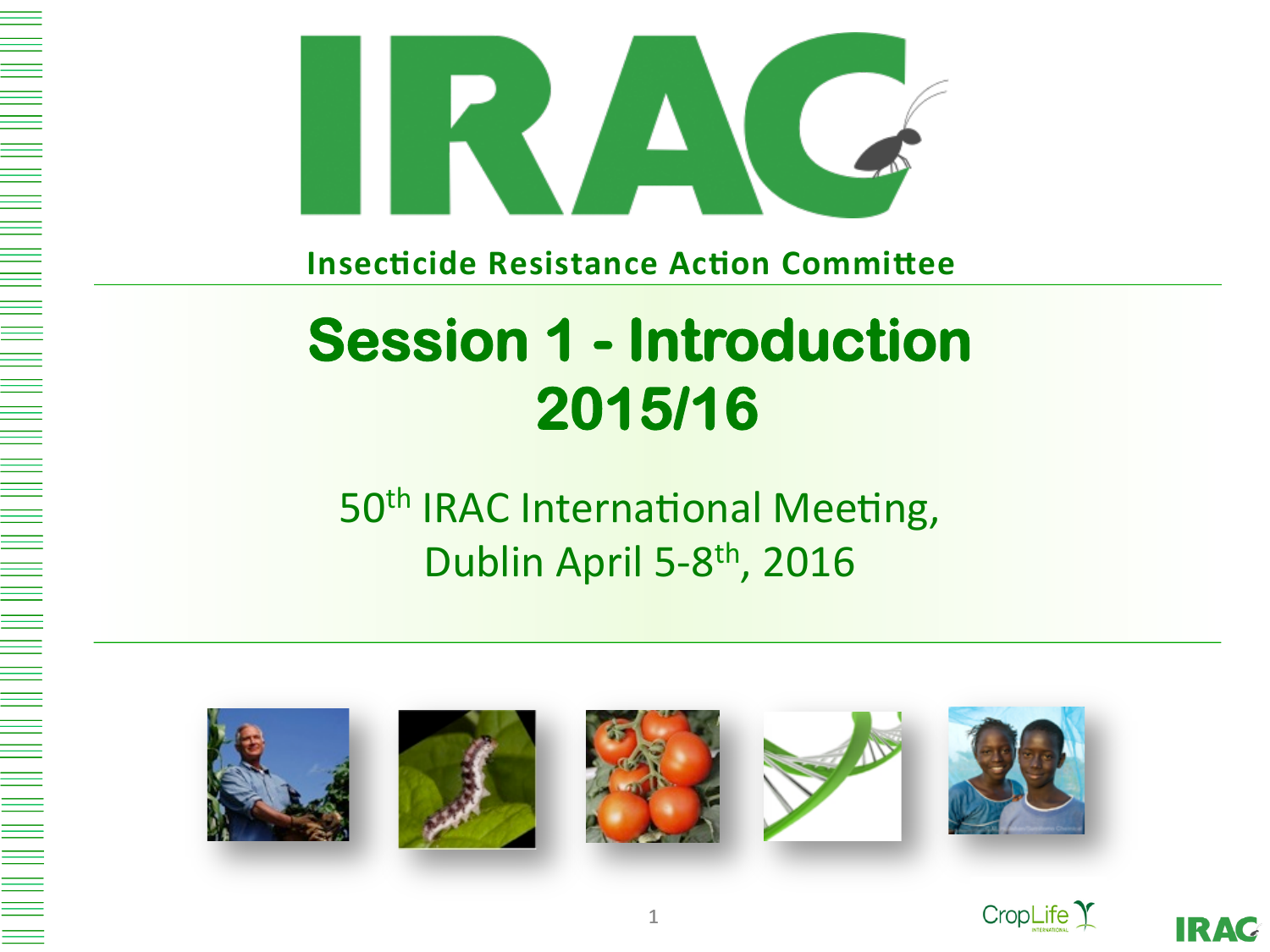#### **Antitrust Law Reminder** for all CropLife International meetings

"IRAC Committees and IRAC Members should be aware that while some activities among competitors are both legal and beneficial to the industry, group activities of competitors are inherently suspect under the antitrust laws.

Agreements or combinations between or among competitors need not be formal to raise questions under antitrust laws, but may include any kind of understanding, formal or informal, secretive or public, under which each of the participants can reasonably expect that another will follow a particular course of action.

All IRAC Members have a responsibility to see that topics, which may give an appearance of an agreement that would violate the antitrust laws, are not discussed during meetings, conference calls or in any other forum.

It is the responsibility of each member in the first instance to avoid raising improper subjects for discussion and the purpose of the Antitrust Guidelines is to assure that participants are aware of this obligation"

….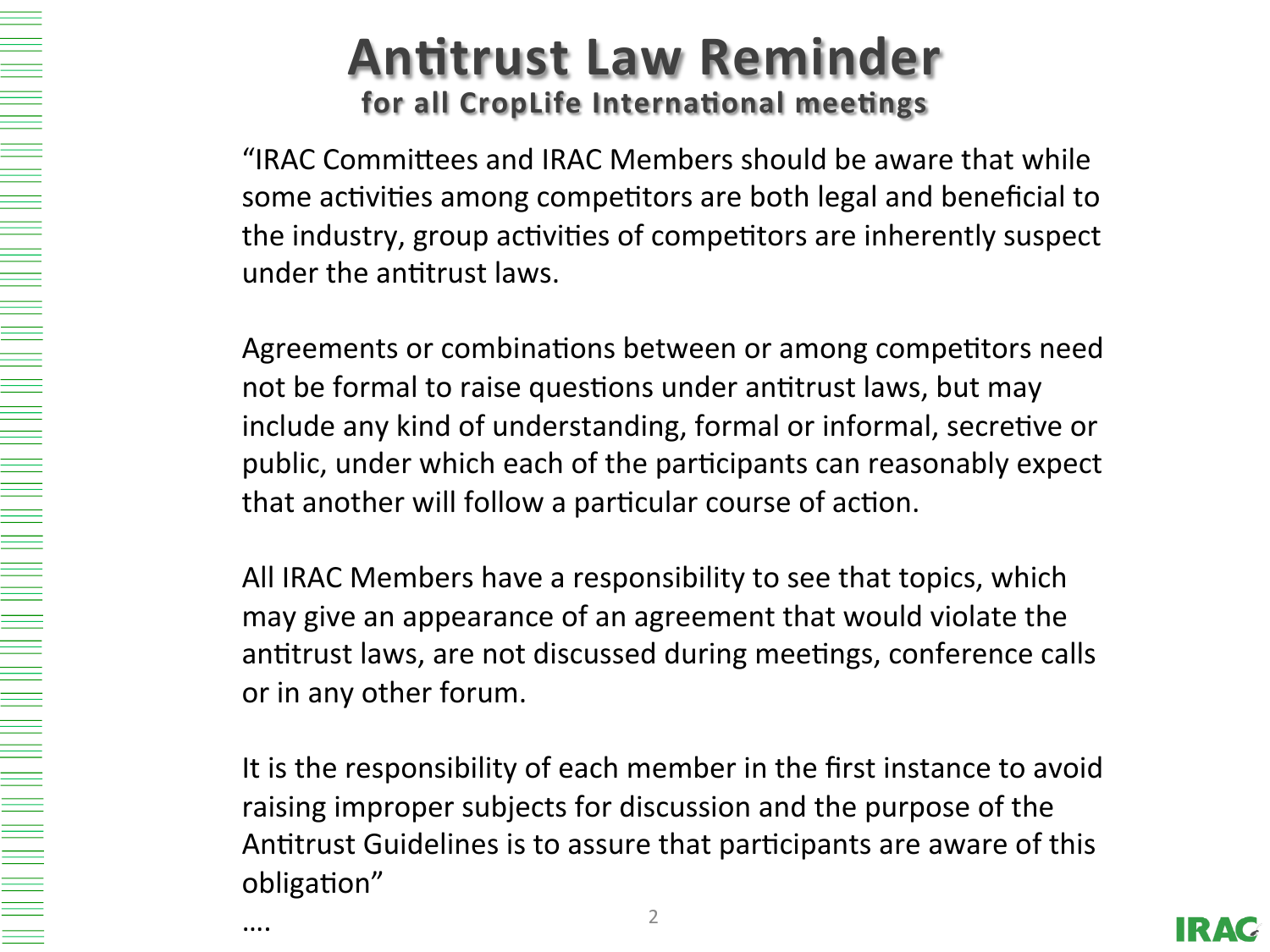

- 50th major meeting of IRAC International
- 32nd year after foundation in 1984
- Impact & influence of IRAC continues to grow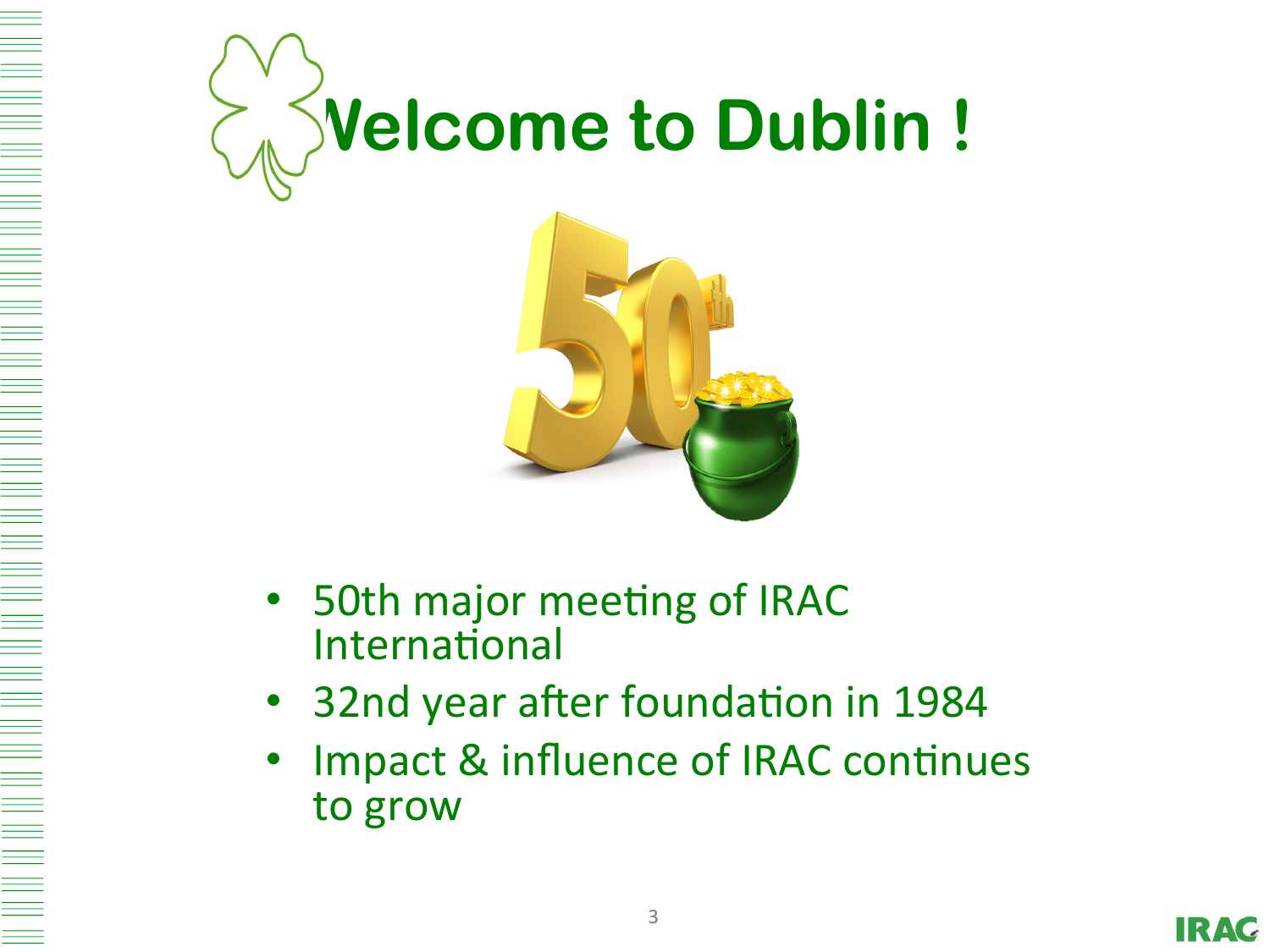# **Meeting Objectives**

- Here as company representatives.
- Responsibility to meet the needs of the companies and support sustainable insecticide use.
- Also have a responsibility to grower, pesticide applicator and public.
- Significant amounts of resource in the room and through our networks  $-$  need to make sure it is being used effectively.
- Sometimes better to small number of high impact activities rather than do large number of smaller impact works.
- **1. The development and communication of practical IRM guidelines.**
- **2. Effective promotion of insecticide resistance management to growers and grower advisors**.
- Does not mean other activities stop or are not important.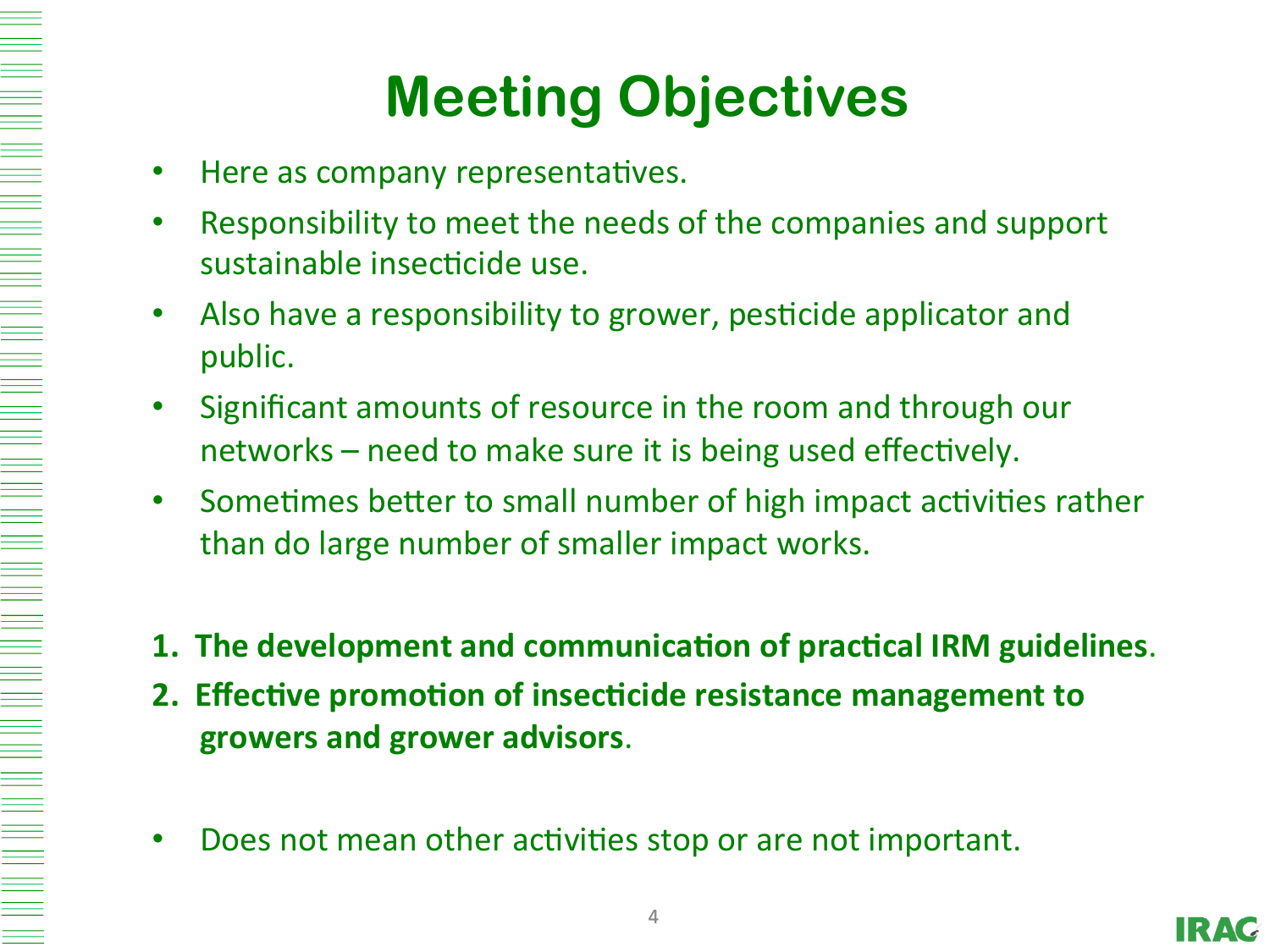# **Thank you**

- Thanks to all of you that contributed to IRAC activities in 2015.
- Special thanks to all the elected officials and working group leaders.
- Require special efforts to organise meeting, keep records and chase actions.
- Special thanks to Alan Porter (coordinator) & Rolando Zamora (Croplife).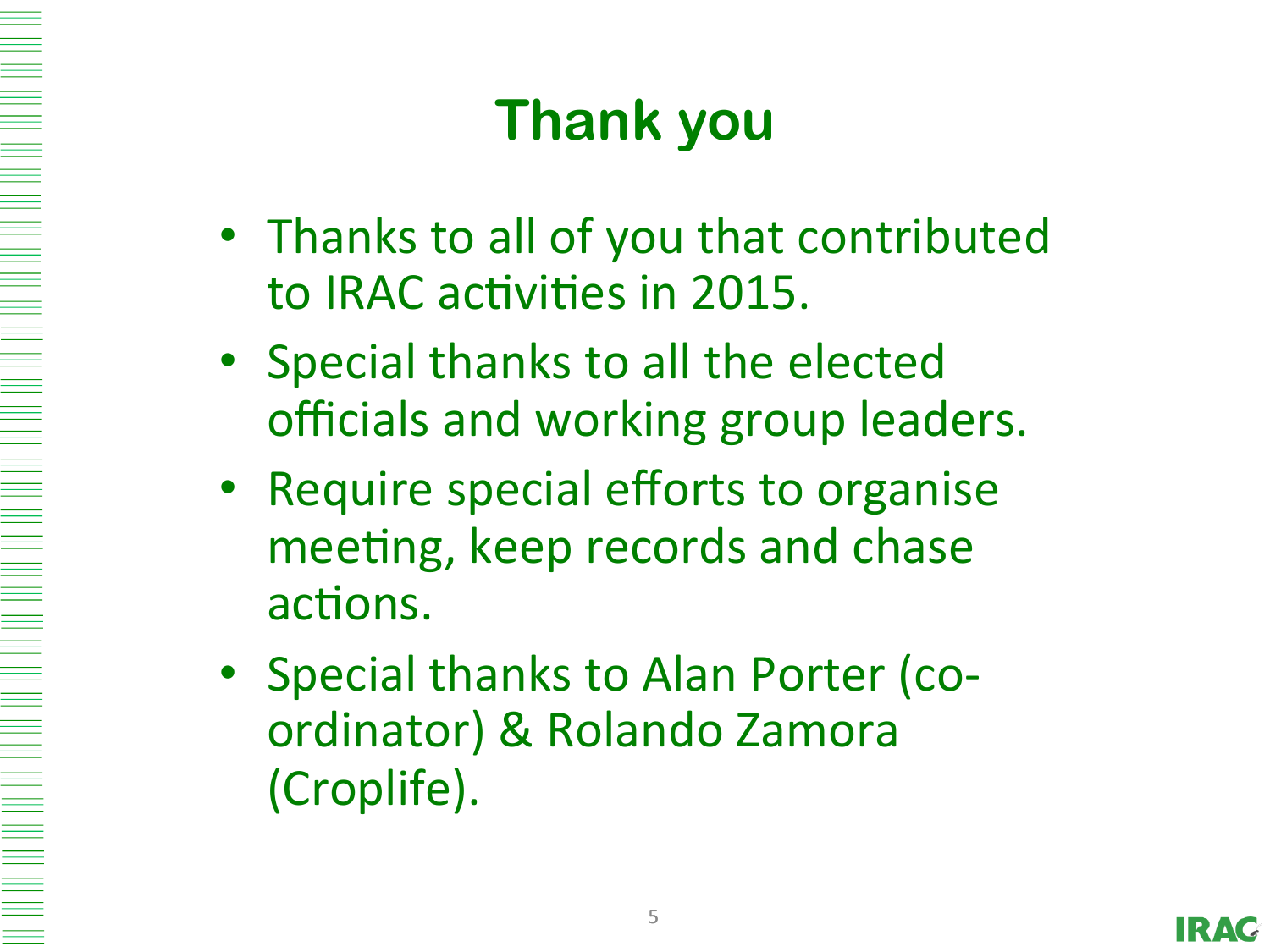## **House-keeping**

- **Please follow the hotel guidelines in case of an emergency.**
- Presentations  $-$  please try and stick to the allocated time slot.
- All speakers would appreciate to have your full attention, so please try to check emails and phone calls during coffee/lunch break rather than during sessions.
- Refreshments will be supplied morning  $(09:40h)$  and afternoon (14.30h)
- Group photograph followed by Lunch  $(11.50h 13.00h)$
- The afternoon sessions (post 13:45) are interactive: We need your help, so please come prepared with ideas and suggestions.
- Last session finishes at 17.15h

Group Dinner at 19:15h – Short walk from the hotel at 19:00h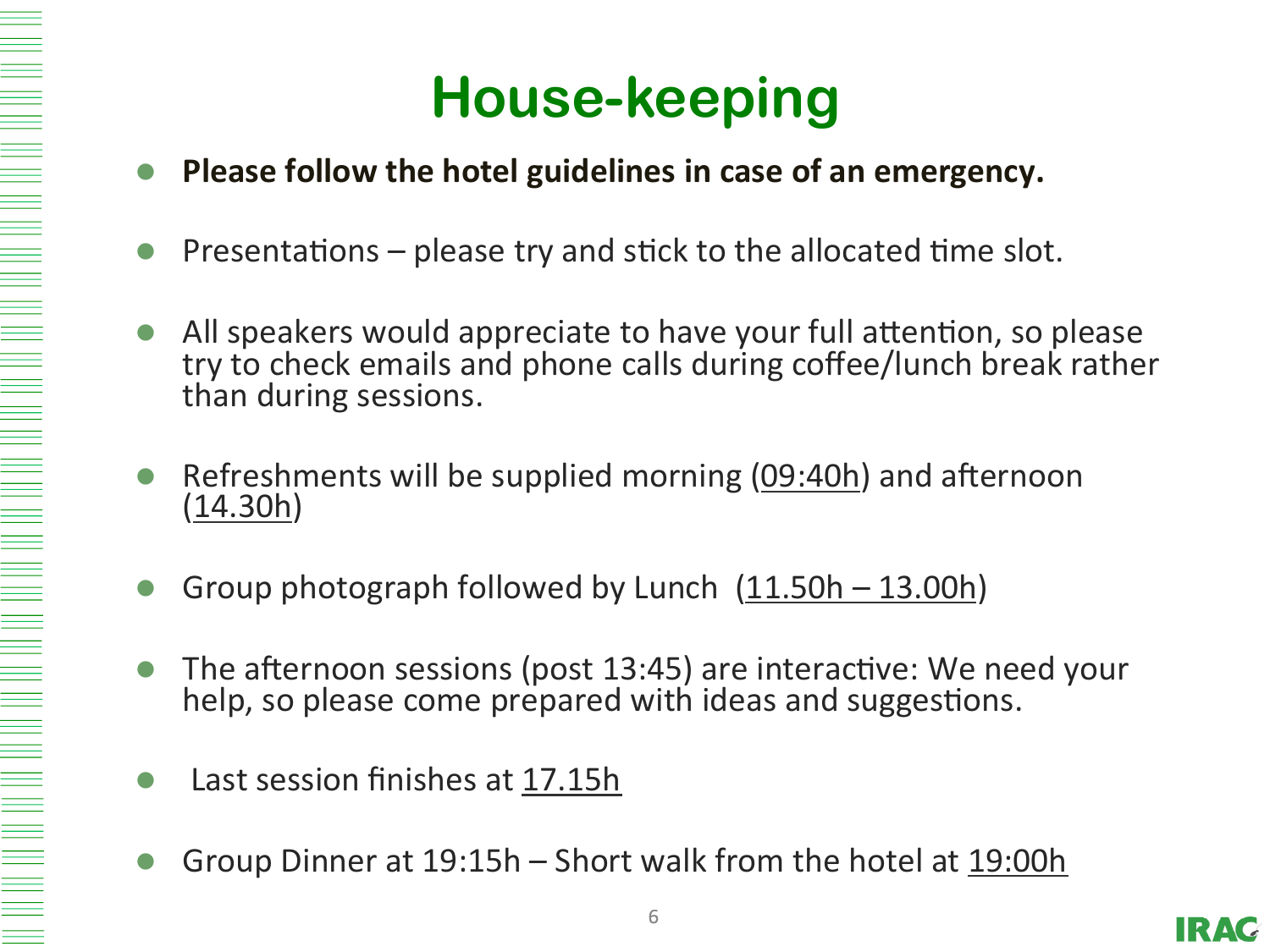# **Agenda (AM)**

- 0800 Welcome, antitrust reminder, housekeeping & meeting objectives - R. Slater
- 0820 Public Health overview M. Hoppé
- 0840 Biotech overview C. Pilcher
- 0900 Methods overview J. Elias
- 0920 Coleoptera overview R. Nauen
- **0940 Coffee/Tea**
- 1010 Sucking Pest Overview M. Klueken
- 1030 Lepidoptera Overview (incl. Country WGs) L. Teixeira
- 1115 MoA Overview D. Cordova
- 1135 Outreach Overview & MSU Database A. Porter/B. Hopkins
- **1150 Group Photograph**
- **1200 Lunch**

HE ALL A BELLEVILLE AND THE REAL PROPERTY AND RELEASED FOR A REAL PROPERTY AND RELEASED FOR A REAL PROPERTY AND